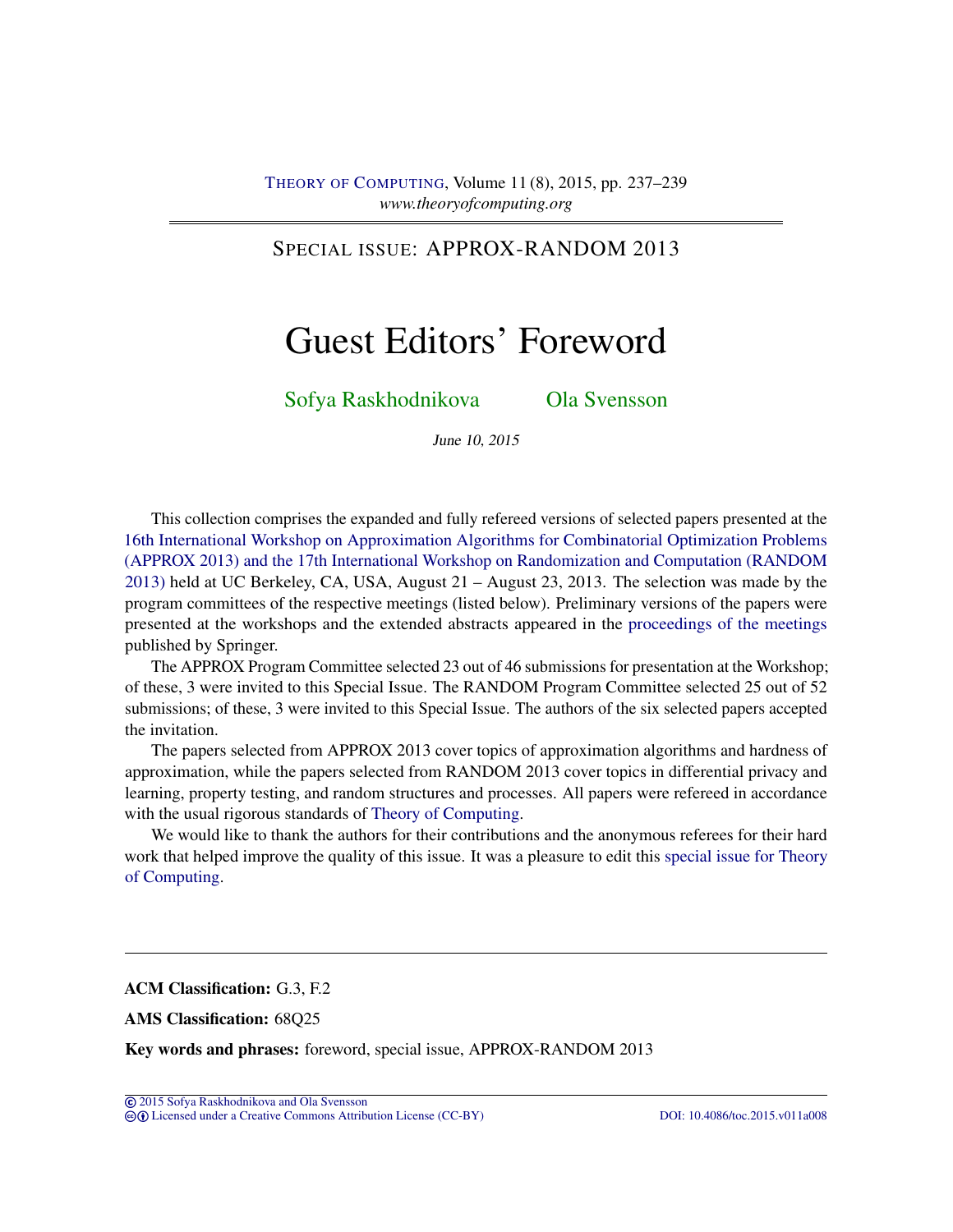#### SOFYA RASKHODNIKOVA AND OLA SVENSSON

## APPROX 2013 Program Committee

Nikhil Bansal (Eindhoven University, The Netherlands) Chandra Chekuri (University of Illinois, Urbana-Champaign, USA) Eden Chlamtáč (Ben-Gurion University, Israel) Nikhil Devanur (Microsoft Research, Redmond, USA) Uriel Fiege (Weizmann Institute, Israel) Claire Matheiu (Brown University, USA) Ankur Moitra (Institute for Advanced Study, Princeton, USA) Seffi Naor (Technion, Israel) Yuval Rabani (Hebrew University, Israel) *Prasad Raghavendra* (University of California, Berkeley, USA) (Chair) Roy Schwartz (Microsoft Research, Redmond, USA) Mohit Singh (Microsoft Research, Redmond, USA) Ola Svennson (EPFL, Switzerland) MohammadTaghi Hajiaghayi (University of Maryland, College Park, USA) Madhur Tulsiani (Toyota Technological Institute–Chicago, USA) Rico Zenklusen (John Hopkins University, USA)

#### RANDOM 2013 Program Committee

Amit Chakrabarti (Dartmouth College, USA) Nikolaos Fountalakis (University of Birmingham, UK) Ariel Gabizon (Technion, Israel) Parikshit Gopalan (Microsoft Research–Silicon Valley, USA) Dan Gutfreund (IBM Research, Haifa, Israel) Prahladh Harsha (Tata Institute of Fundamental Research, India) Thomas Hayes (University of New Mexico, USA) Michael Krivelevich (Tel Aviv University, Israel) Shachar Lovett (University of California–San Diego, USA) Russell Martin (University of Liverpool, UK) Dieter van Melkebeek (University of Wisconsin–Madison, USA) *Sofya Raskhodnikova* (Pennsylvania State University, USA) (Chair) Shubhangi Saraf (Rutgers University, USA) Christian Sohler (TU Dortmund University, Germany) David P. Woodruff (IBM Research, Almaden, USA) Amir Yehudayoff (Technion, Israel)